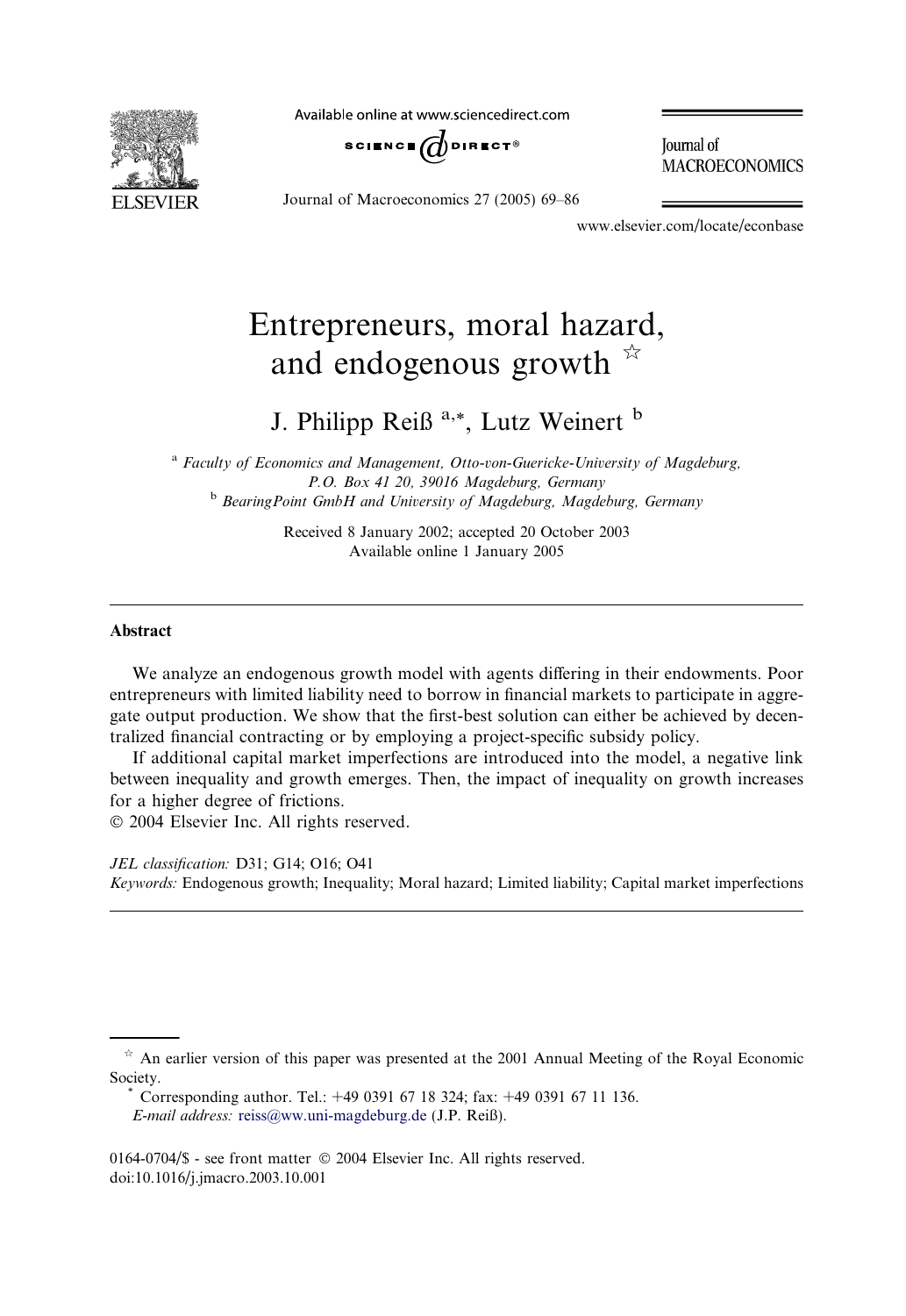| Nomenclature             |                                                                                                                        |
|--------------------------|------------------------------------------------------------------------------------------------------------------------|
| $\theta$                 | index of individuals                                                                                                   |
| $\varepsilon_{\theta,t}$ | random human capital endowment share                                                                                   |
| γ                        | start-up cost of an entrepreneurial project                                                                            |
| λ                        | wealth level of the poorest entrepreneur                                                                               |
| $\lambda^{\rm sdc}$      | wealth level of the poorest entrepreneur with a standard debt contract                                                 |
| $\mu$                    | index of the poorest borrowing entrepreneur exerting $e^*$                                                             |
| $\pi^*$                  | expected project payoff with $e^*$                                                                                     |
| $\pi_i$                  | project payoff if outcome <i>i</i> realizes                                                                            |
| $\pi^{\text{sdc}}(e)$    | expected project payoff with a standard debt contract                                                                  |
| $\rho$                   | riskless rate of interest                                                                                              |
| $\hat{\rho}$             | borrowers' net repayment rate                                                                                          |
| $\omega_{\theta,t}$      | human capital endowment of individual $\theta$ in cohort t                                                             |
| $\overline{u}$           | random return of an entrepreneurial project                                                                            |
| c(e)                     | effort cost function                                                                                                   |
| $b_{\theta}$             | amount of external finance                                                                                             |
| $d_{\theta,t}$           | consumption of individual $\theta$                                                                                     |
| $\epsilon$               | entrepreneurial effort                                                                                                 |
| $F(\varepsilon)$         | economy's cdf of capital endowment shares                                                                              |
| $\boldsymbol{g}$         | growth rate of aggregate output                                                                                        |
| $\dot{i}$                | index of project payoff states                                                                                         |
| $k_{\theta}$             | individual $\theta$ 's endowment with physical capital ( $\omega_{\theta} = k_{\theta}$ )                              |
| n                        | number of possible project payoff realizations                                                                         |
| $p_i(e)$                 | probability of project outcome i                                                                                       |
| S                        | subsidy ensuring $e^*$                                                                                                 |
| $t_i$                    | repayment to the lender in payoff state $i$                                                                            |
| $y_t$                    | aggregate output in period $t$                                                                                         |
| $A_t$<br>R               | stock of knowledge available at the beginning of period $t$<br>expected repayment generated by any transfer system $T$ |
| $R^{\text{FBmax}}$       | largest repayment generated by a first-best contract                                                                   |
| $R^{\max}$               | largest repayment generated by any contract (possibly nonmonotonic)                                                    |
| T                        | any feasible repayment scheme                                                                                          |
| $U_t^{\theta}$           | utility of individual $\theta$ in cohort t                                                                             |
|                          |                                                                                                                        |

## 1. Introduction

The purpose of this paper is to analyze the conditions that lead to optimal economic growth in an agency-model of financial contracting. In this model, a risk-neutral entrepreneur chooses an unobservable level of effort. He may employ the investment funds of a risk-neutral investor while both, entrepreneur and investor, are constrained by limited liability. We show that the first-best solution can either